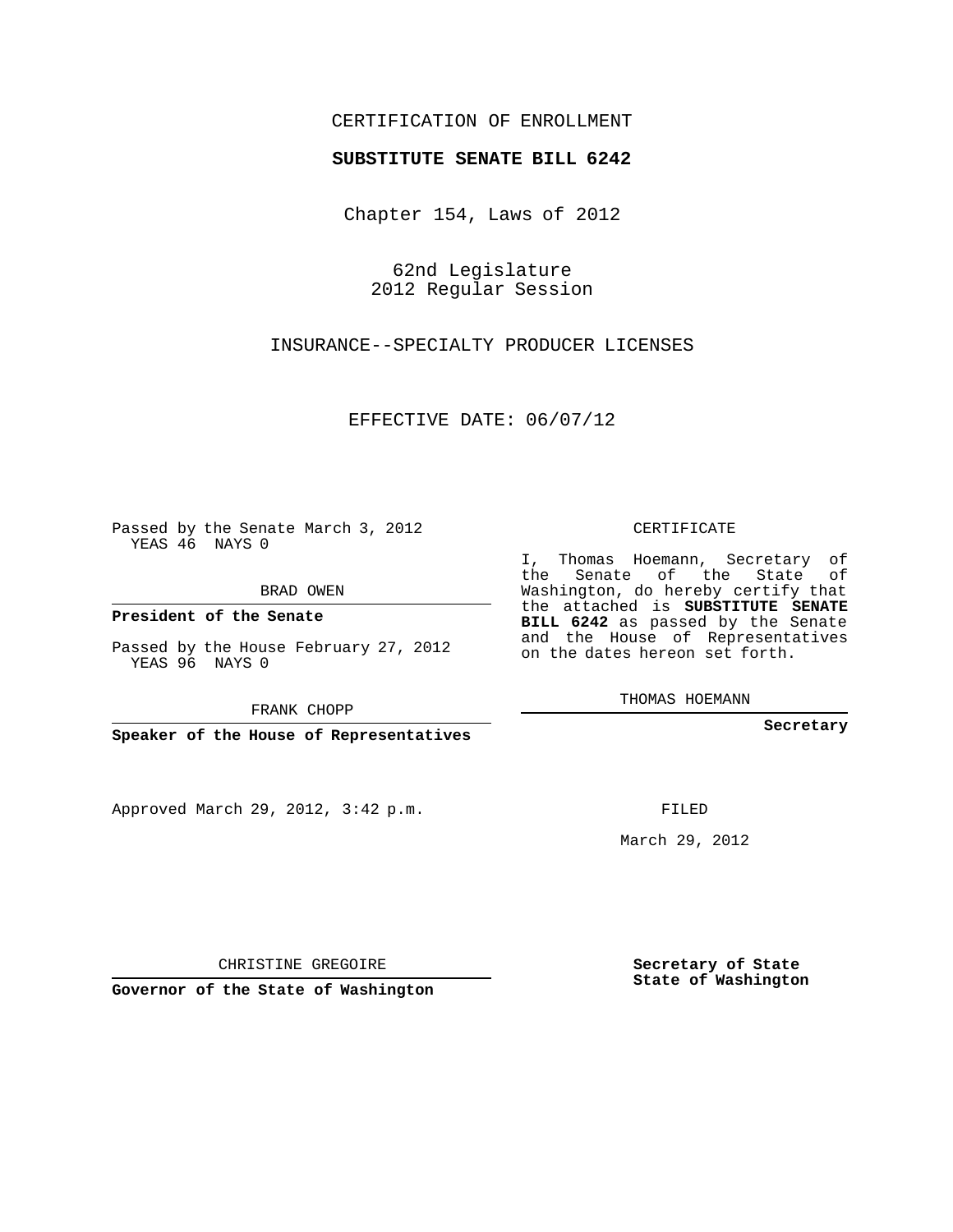## **SUBSTITUTE SENATE BILL 6242** \_\_\_\_\_\_\_\_\_\_\_\_\_\_\_\_\_\_\_\_\_\_\_\_\_\_\_\_\_\_\_\_\_\_\_\_\_\_\_\_\_\_\_\_\_

\_\_\_\_\_\_\_\_\_\_\_\_\_\_\_\_\_\_\_\_\_\_\_\_\_\_\_\_\_\_\_\_\_\_\_\_\_\_\_\_\_\_\_\_\_

AS AMENDED BY THE HOUSE

Passed Legislature - 2012 Regular Session

## **State of Washington 62nd Legislature 2012 Regular Session**

**By** Senate Financial Institutions, Housing & Insurance (originally sponsored by Senators Hobbs and Litzow)

READ FIRST TIME 02/02/12.

 1 AN ACT Relating to specialty producer licenses; amending RCW 2 48.120.005, 48.120.010, 48.120.015, and 48.120.020; reenacting and 3 amending RCW 48.17.170; and adding a new section to chapter 48.17 RCW.

4 BE IT ENACTED BY THE LEGISLATURE OF THE STATE OF WASHINGTON:

| 5               | Sec. 1. RCW 48.120.005 and 2008 c 217 s 94 are each amended to          |
|-----------------|-------------------------------------------------------------------------|
| 6               | read as follows:                                                        |
| 7               | The definitions in this section apply throughout this chapter           |
| 8               | unless the context clearly requires otherwise.                          |
| 9               | (1) (("Communications equipment" means handsets, pagers, personal       |
| 10              | digital-assistants,-portable-computers,-automatic-answering-devices,    |
| 11              | batteries, and their accessories or other devices used to originate or  |
| 12 <sub>2</sub> | receive communications signals or service approved for coverage by rule |
| 13              | of the commissioner, and also includes services related to the use of   |
| 14              | the devices.)) "Portable electronics" means personal, self-contained,   |
| 15              | easily carried by an individual, battery-operated electronic            |
| 16              | communication, viewing, listening, recording, gaming, computing or      |
| 17              | global positioning devices and other similar devices and their          |
| 18              | accessories, and service related to the use of such devices.            |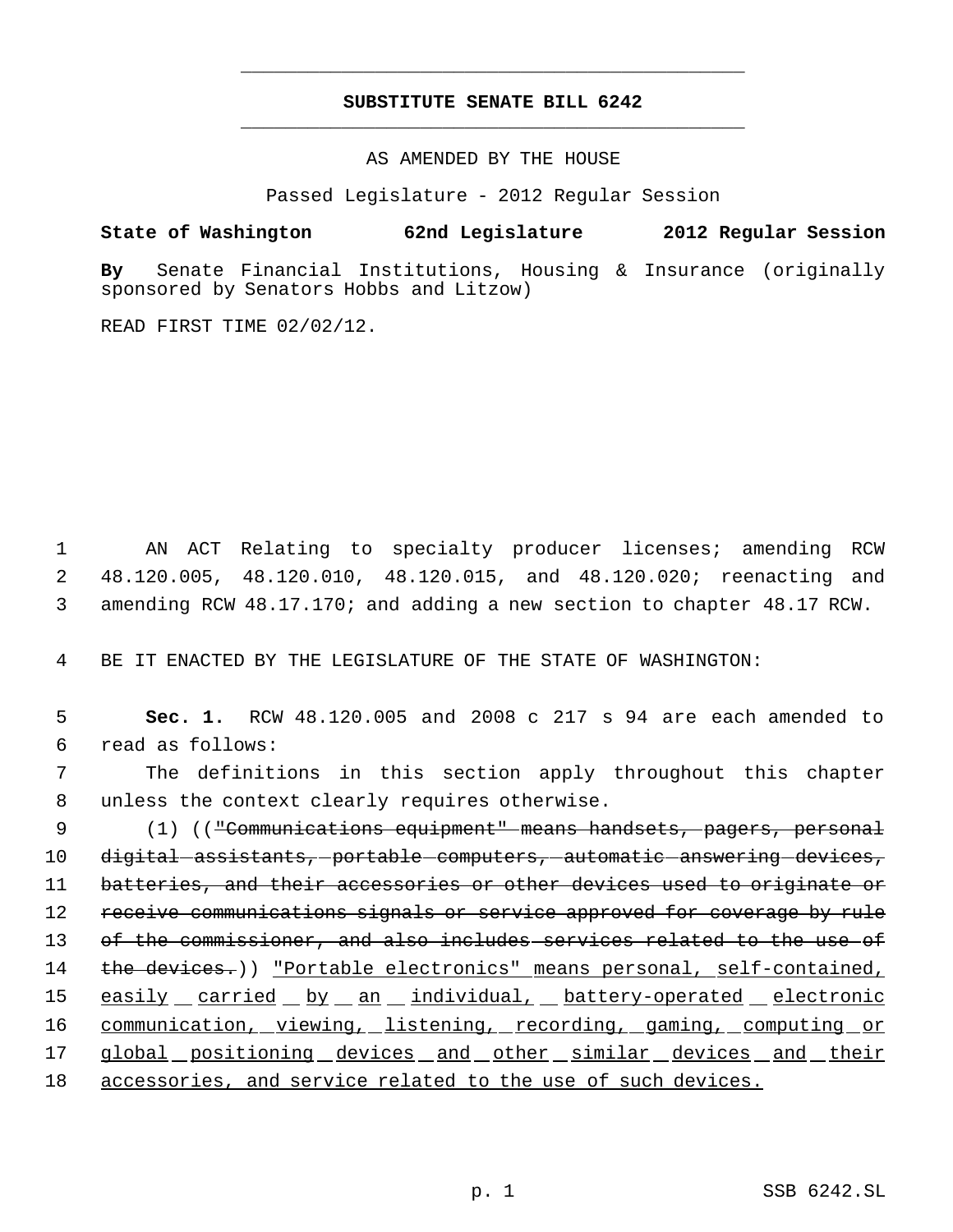(2) "((Communications equipment)) Portable electronics insurance program" means an insurance program as described in RCW 48.120.015.

 (3) (("Communications service" means the service necessary to send, 4 receive, or originate communications signals) ) "Portable electronics 5 transaction" means the sale or lease of portable electronics or the sale of a service related to the use of portable electronics by a vendor to a customer.

8 (4) "Customer" means a person ((or-entity-purchasing-or-leasing 9 communications equipment or communications services from)) that enters into a portable electronics transaction with a vendor.

 (5) "Specialty producer license" means a license issued under RCW 48.120.010 that authorizes a vendor to offer or sell insurance as provided in RCW 48.120.015.

14 (6) "Supervising ((agent)) person" means a licensed insurer or an appointed insurance producer licensed under RCW 48.17.090 who provides 16 training as described in RCW 48.120.020 and is ((affiliated-to-a 17 <del>licensed</del> – vendor)) appointed by an insurer to supervise the administration of a portable electronics insurance program.

19 (7) "Vendor" means a person ((or entity resident or with offices in 20 this state)) in the business of ((leasing, selling, or providing 21 communications  $-equipment-or-communications - service-to-customers)$ ), directly or indirectly, engaging in portable electronics transactions.

 (8) "Appointing insurer" means the insurer appointing the vendor as its agent under a specialty producer license.

 (9) "Federal securities law" means the securities act of 1933, the securities exchange act of 1934, and the investment company act of 1940.

 (10) "Location" means any physical locale in this state and any web site, call center site, or similar site directed to residents of this state.

 **Sec. 2.** RCW 48.120.010 and 2008 c 217 s 95 are each amended to read as follows:

 (1) A vendor that intends to offer insurance under RCW 48.120.015 must file a specialty producer license application with the commissioner. Before the commissioner issues such a license, the vendor must be appointed as the insurance producer of one or more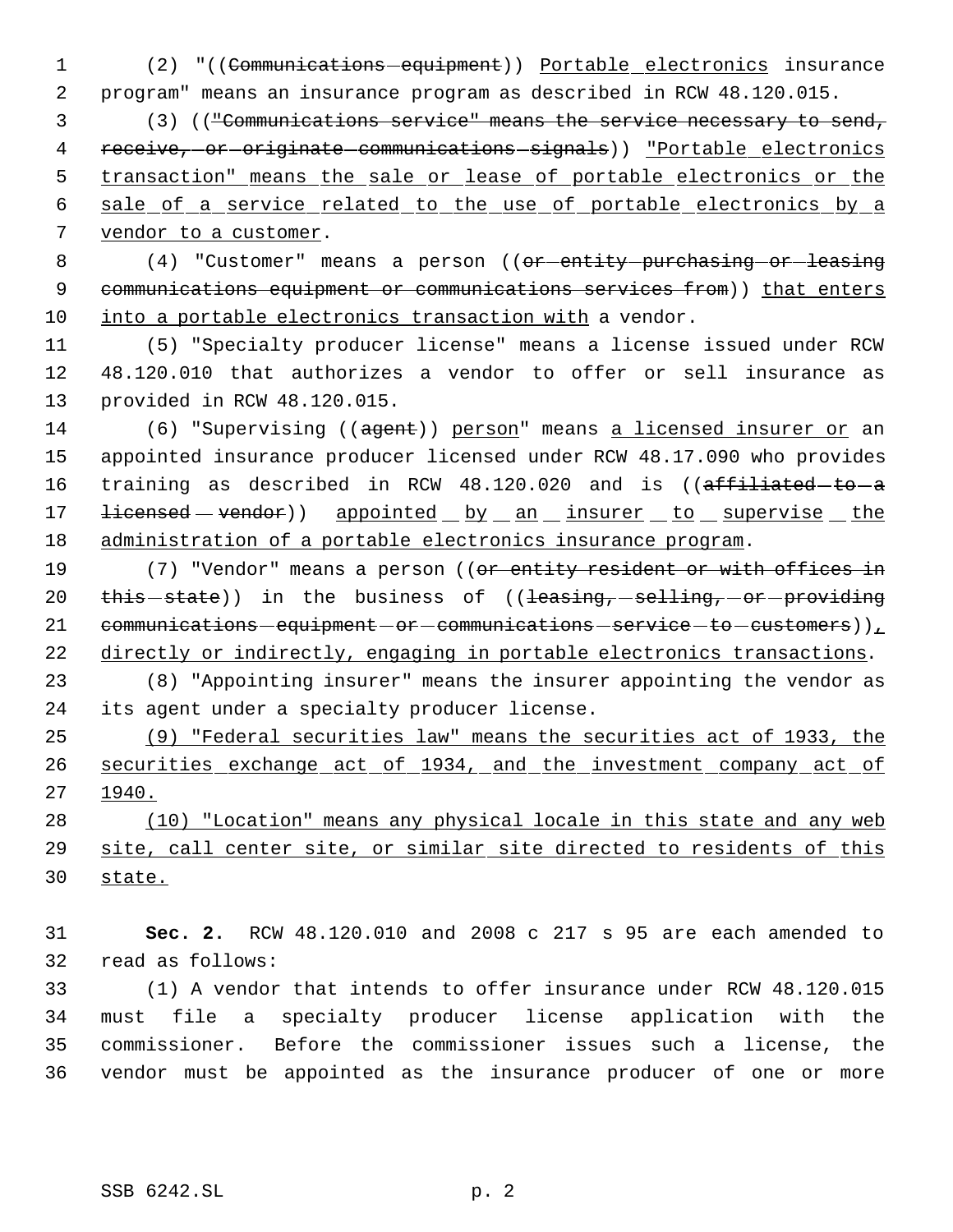authorized appointing insurers under a vendor's specialty producer license.

 (2) Upon receipt of an application, if the commissioner is satisfied that the application is complete, the commissioner may issue a specialty producer license to the vendor.

 (3) An application for licensure pursuant to this section must conform to the requirements of chapter 48.17 RCW. However, information with respect to an applicant's officers, directors, and shareholders of 9 record having beneficial ownership of ten percent or more of any class of securities registered under federal securities law may only be required if the vendor derives more than fifty percent of its revenue from the sale of portable electronics insurance.

 **Sec. 3.** RCW 48.120.015 and 2002 c 357 s 3 are each amended to read as follows:

 (1) A specialty producer license authorizes a vendor and its employees and authorized representatives to offer and sell to, enroll in, and bill and collect premiums from customers for insurance covering 18 ((communications - equipment)) portable electronics on a master, 19 corporate, group, or on an individual policy basis at each location at 20 which the vendor engages in portable electronics transactions. However:

 (a) The supervising person must maintain a list of a vendor's 23 locations that are authorized to sell or solicit portable electronics 24 insurance coverage; and

 (b) The list under (a) of this subsection must be provided to the commissioner within ten days of a request by the commissioner.

 (2) An employee or authorized representative of a vendor may sell or offer portable electronics insurance to the vendor's customers without being individually licensed as an insurance producer if the vendor is licensed under this chapter and is acting in compliance with this chapter and any rules adopted by the commissioner.

 (3) A vendor billing and collecting premiums from customers for portable electronics insurance coverage is not required to maintain 34 these funds in a segregated account if the vendor:

 (a) Is authorized by the insurer to hold the funds in an alternative manner; and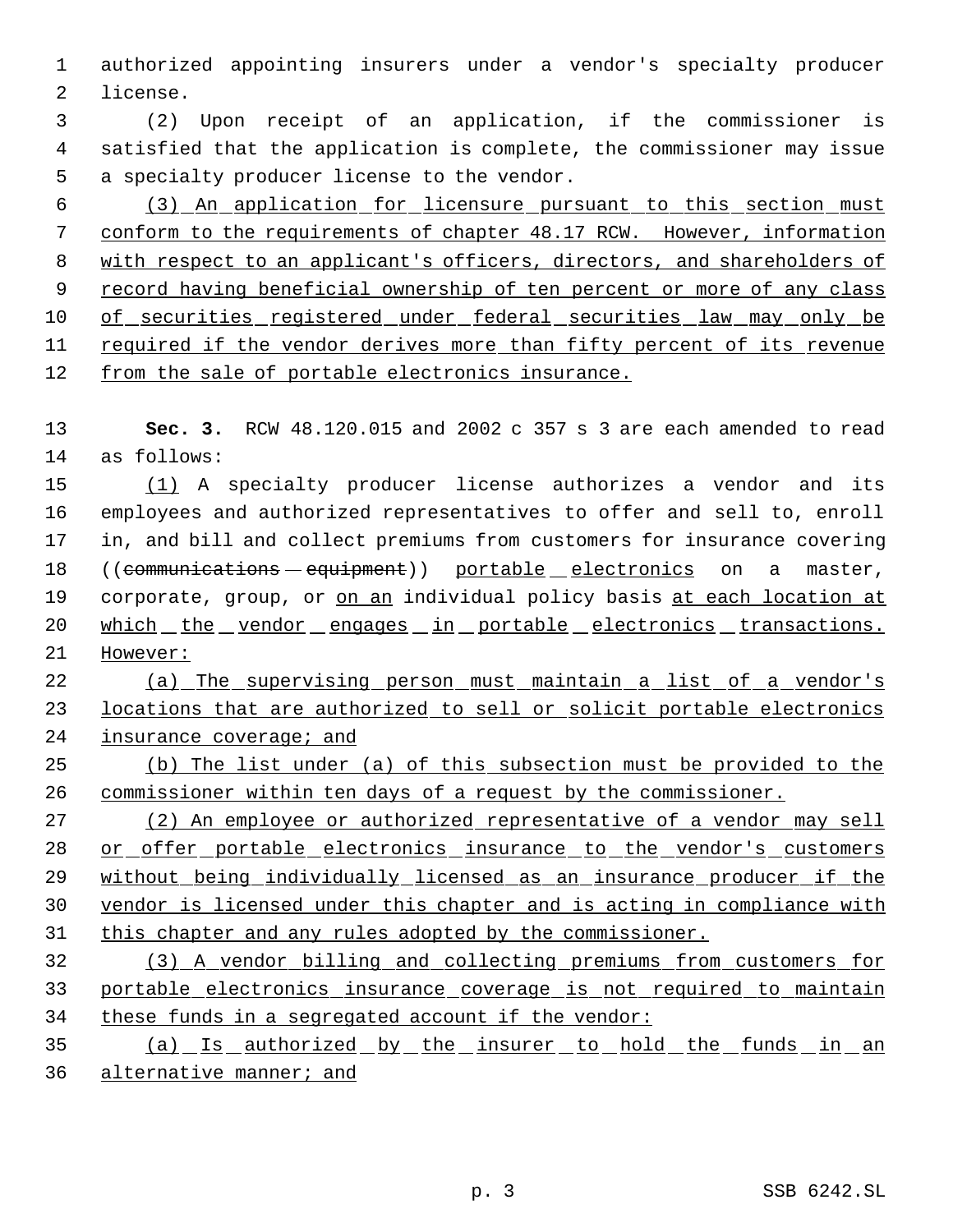(b) Remits the funds to the supervising person within sixty days of receipt.

 (4) All funds received by a vendor from an enrolled customer for the sale of portable electronics insurance are considered funds held in trust by the vendor in a fiduciary capacity for the benefit of the

insurer.

 (5) Any charge to the enrolled customer for coverage that is not included in the cost associated with the purchase or lease of portable 9 electronics or related services must be separately itemized on the enrolled customer's bill.

 (6) If portable electronics insurance coverage is included with the 12 purchase or lease of portable electronics or related services, the 13 vendor must clearly and conspicuously disclose to the enrolled customer that the portable electronics insurance coverage is included with the portable electronics or related services.

 (7) Vendors may receive compensation for billing and collection services.

 **Sec. 4.** RCW 48.120.020 and 2002 c 357 s 4 are each amended to read as follows:

 (1) A vendor issued a specialty producer license may not issue insurance under RCW 48.120.015 unless:

 (a) At every location where customers are enrolled in 23 ((communications equipment)) portable electronics insurance programs, written material regarding the program is made available to prospective customers that:

 (i) Discloses that portable electronics insurance may provide a 27 duplication of coverage already provided by a customer's homeowner's 28 insurance policy, renter's insurance policy, or other source of coverage;

 (ii) States that the enrollment by the customer in a portable electronics insurance program is not required in order to purchase or lease portable electronics or services;

 (iii) Summarizes the material terms of the insurance coverage, 34 including the identity of the insurer, the identity of the supervising person, the amount of any applicable deductible and how it is to be 36 paid, benefits of the coverage, and key terms and conditions of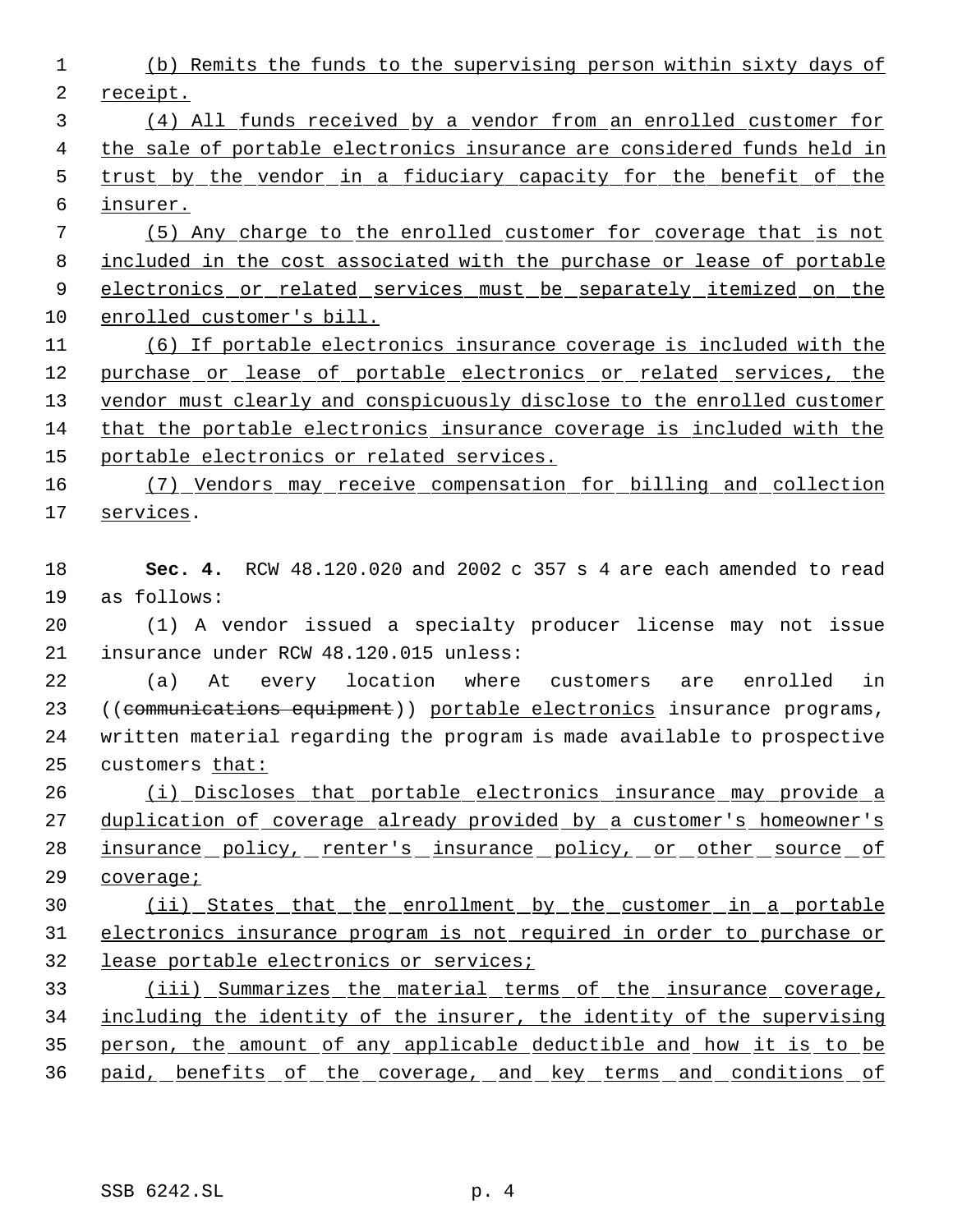coverage, such as whether portable electronics may be replaced with a similar make and model or reconditioned make and model or repaired with nonoriginal manufacturer parts or equipment;

 (iv) Summarizes the process for filing a claim, including a description of how to return portable electronics and the maximum fee applicable in the event the customer fails to comply with any equipment 7 return requirements; and

 (v) States that an enrolled customer may cancel enrollment for coverage under a portable electronics insurance policy at any time and the person paying the premium will receive a refund of any applicable unearned premium; and

12 (b) The ((communications equipment)) portable electronics insurance 13 program is operated with the participation of a supervising ((agent)) person who, with authorization and approval from the appointing insurer, supervises a training program for employees of the licensed vendor. The training must comply with the following:

 (i) The training must be delivered to employees and authorized representatives of vendors who are directly engaged in the activity of selling or offering portable electronics insurance;

20 (ii) The training may be provided in electronic form. However, if conducted in an electronic form, the supervising person must implement a supplemental education program regarding the portable electronics insurance product that is conducted and overseen by licensed employees 24 of the supervising person; and

 (iii) Each employee and authorized representative must receive basic instruction about the portable electronics insurance offered to customers and the disclosures required under this section.

28 (2) No employee or authorized representative of a vendor of 29 portable electronics may advertise, represent, or otherwise hold 30 himself or herself out as a nonlimited lines licensed insurance producer.

 $((+2)^{n})$  (3) Employees and authorized representatives of a vendor issued a specialty producer license may only act on behalf of the vendor in the offer, sale, solicitation, or enrollment of customers in 35 a ((communications equipment)) portable electronics insurance program. The conduct of these employees and authorized representatives within the scope of their employment or agency is the same as conduct of the vendor for purposes of this title.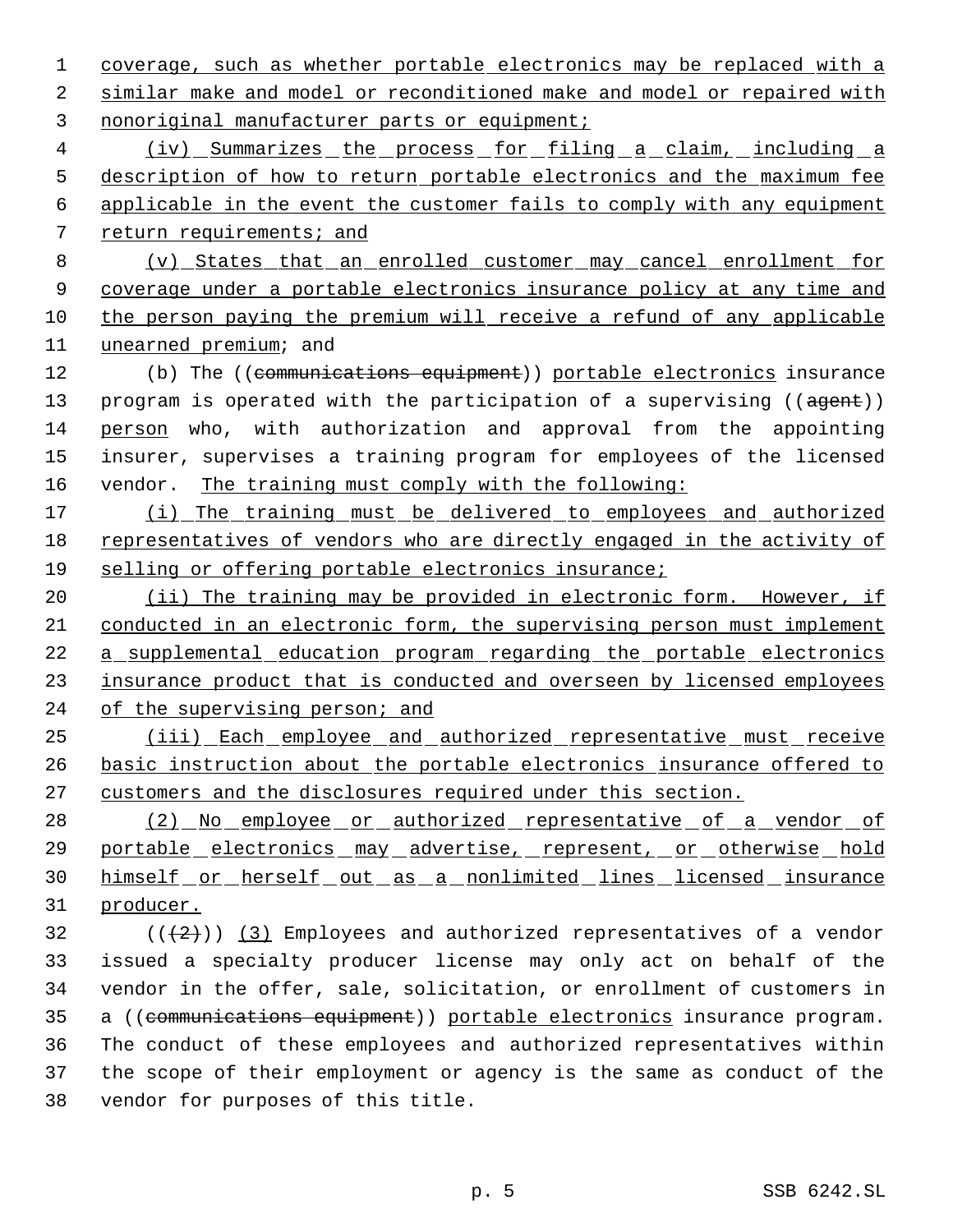**Sec. 5.** RCW 48.17.170 and 2009 c 162 s 19 and 2009 c 119 s 11 are each reenacted and amended to read as follows:

 (1) Unless denied licensure under RCW 48.17.530, persons who have met the requirements of RCW 48.17.090 and 48.17.110 shall be issued an insurance producer license. An insurance producer may receive a license in one or more of the following lines of authority:

 (a) "Life," which is insurance coverage on human lives, including benefits of endowment and annuities, and may include benefits in the event of death or dismemberment by accident and benefits for disability income;

 (b) "Disability," which is insurance coverage for accident, health, and disability or sickness, bodily injury, or accidental death, and may 13 include benefits for disability income;

 (c) "Property," which is insurance coverage for the direct or consequential loss or damage to property of every kind;

 (d) "Casualty," which is insurance coverage against legal liability, including that for death, injury, or disability or damage to real or personal property;

 (e) "Variable life and variable annuity products," which is insurance coverage provided under variable life insurance contracts, variable annuities, or any other life insurance or annuity product that reflects the investment experience of a separate account;

 (f) "Personal lines," which is property and casualty insurance coverage sold to individuals and families for primarily noncommercial purposes;

- (g) Limited lines:
- (i) Surety;
- (ii) Limited line credit insurance;
- (iii) Travel;
- (h) Specialty lines:
- 31 (i) ((Communications equipment or services)) Portable electronics;
- (ii) Rental car;
- (iii) Self-service storage; or

 (i) Any other line of insurance permitted under state laws or rules.

 (2) Unless denied licensure under RCW 48.17.530, persons who have met the requirements of RCW 48.17.090(4) shall be issued a title insurance agent license.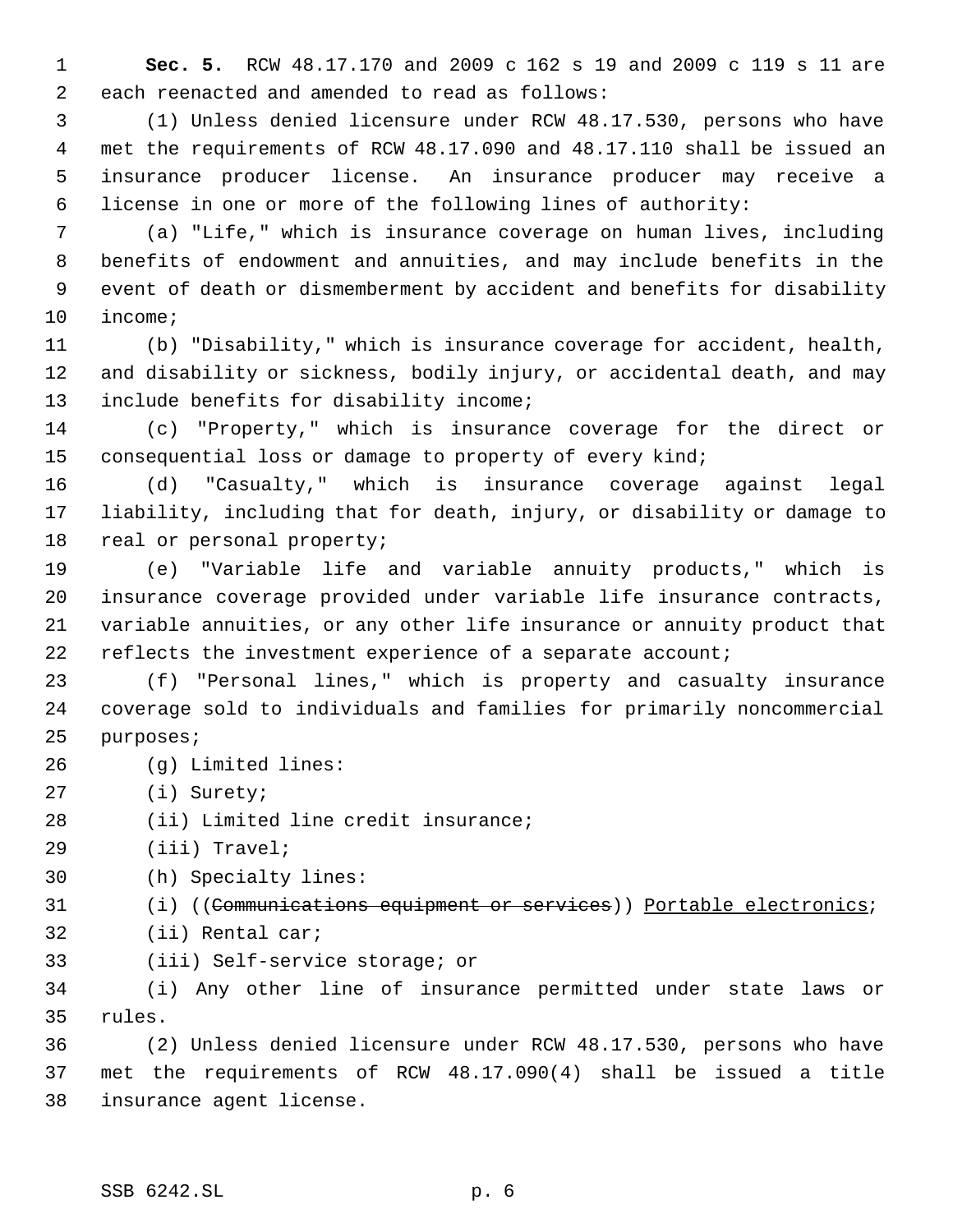(3) All insurance producers', title insurance agents', and adjusters' licenses issued by the commissioner shall be valid for the time period established by the commissioner unless suspended or revoked at an earlier date.

 (4) Subject to the right of the commissioner to suspend, revoke, or refuse to renew any insurance producer's, title insurance agent's, or adjuster's license as provided in this title, the license may be renewed into another like period by filing with the commissioner by any means acceptable to the commissioner on or before the expiration date a request, by or on behalf of the licensee, for such renewal accompanied by payment of the renewal fee as specified in RCW 48.14.010.

 (5) If the request and fee for renewal of an insurance producer's, title insurance agent's, or adjuster's license are filed with the commissioner prior to expiration of the existing license, the licensee may continue to act under such license, unless sooner revoked or suspended, until the issuance of a renewal license, or until the expiration of fifteen days after the commissioner has refused to renew the license and has mailed notification of such refusal to the licensee. If the request and fee for the license renewal are not received by the expiration date, the authority conferred by the license ends on the expiration date.

 (6) If the request for renewal of an insurance producer's, title insurance agent's, or adjuster's license and payment of the fee are not received by the commissioner prior to the expiration date, the applicant for renewal shall pay to the commissioner, in addition to the renewal fee, a surcharge as follows:

 (a) For the first thirty days or part thereof of delinquency, the surcharge is fifty percent of the renewal fee;

 (b) For the next thirty days or part thereof of delinquency, the surcharge is one hundred percent of the renewal fee.

 (7) If the request for renewal of an insurance producer's, title insurance agent's, or adjuster's license and fee for the renewal are received by the commissioner after sixty days but prior to twelve months after the expiration date, the application is for reinstatement of the license and the applicant for reinstatement must pay to the commissioner the license fee and a surcharge of two hundred percent of the license fee.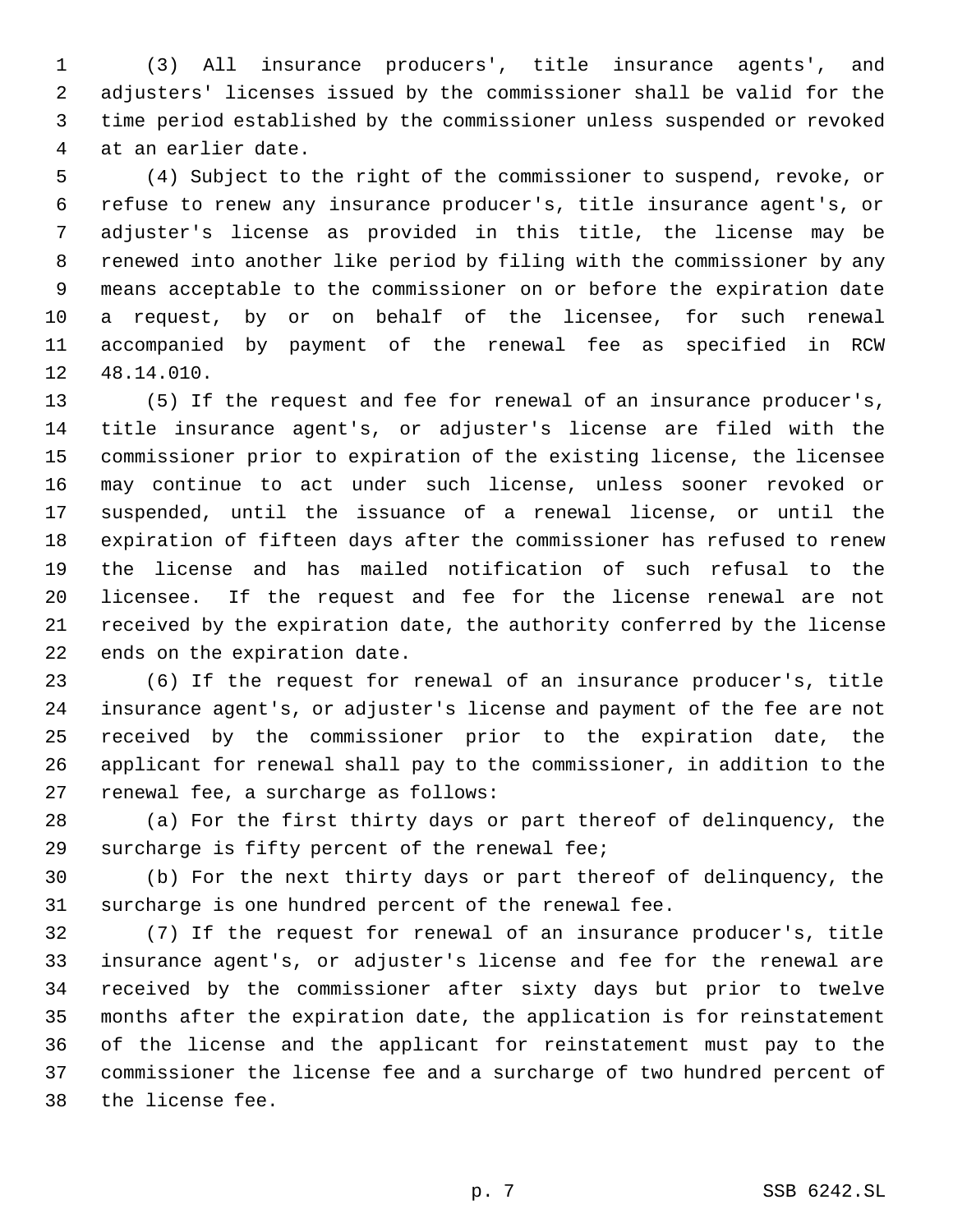(8) Subsections (6) and (7) of this section do not exempt any person from any penalty provided by law for transacting business without a valid and subsisting license or appointment.

 (9) An individual insurance producer, title insurance agent, or adjuster who allows his or her license to lapse may, within twelve months after the expiration date, reinstate the same license without the necessity of passing a written examination.

 (10) A licensed insurance producer who is unable to comply with license renewal procedures due to military service or some other extenuating circumstance such as a long-term medical disability, may request a waiver of those procedures. The producer may also request a waiver of any examination requirement or any other fine or sanction imposed for failure to comply with renewal procedures.

 (11) The license shall contain the licensee's name, address, personal identification number, and the date of issuance, lines of authority, expiration date, and any other information the commissioner deems necessary.

 (12) Licensees shall inform the commissioner by any means acceptable to the commissioner of a change of address within thirty days of the change. Failure to timely inform the commissioner of a change in legal name or address may result in a penalty under either RCW 48.17.530 or 48.17.560, or both.

 NEW SECTION. **Sec. 6.** A new section is added to chapter 48.17 RCW to read as follows:

 (1) An individual who collects claim information from, or furnishes claim information to, insureds or claimants, and who enters data is not an "adjuster" for the purpose of this chapter if both of the following are satisfied:

 (a) The individual's claim-related activity is limited exclusively to claims originating from policies of insurance issued through a portable electronics insurance program as defined in RCW 48.120.005(2); and

 (b) The individual is an employee of, and is supervised by, a person that is licensed as an independent adjuster. For purposes of this section, "employee" includes employees of entities under common ownership with the licensed person.